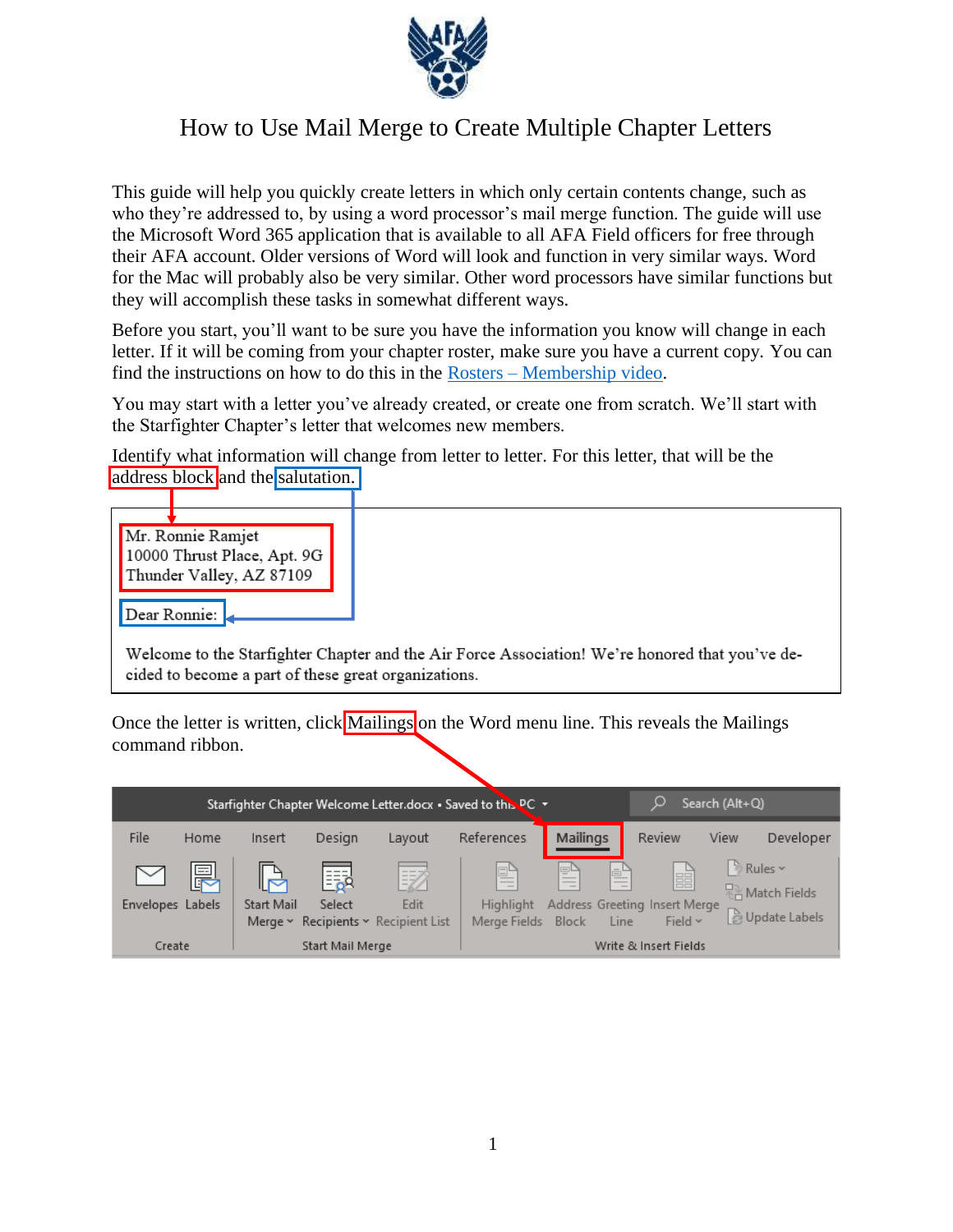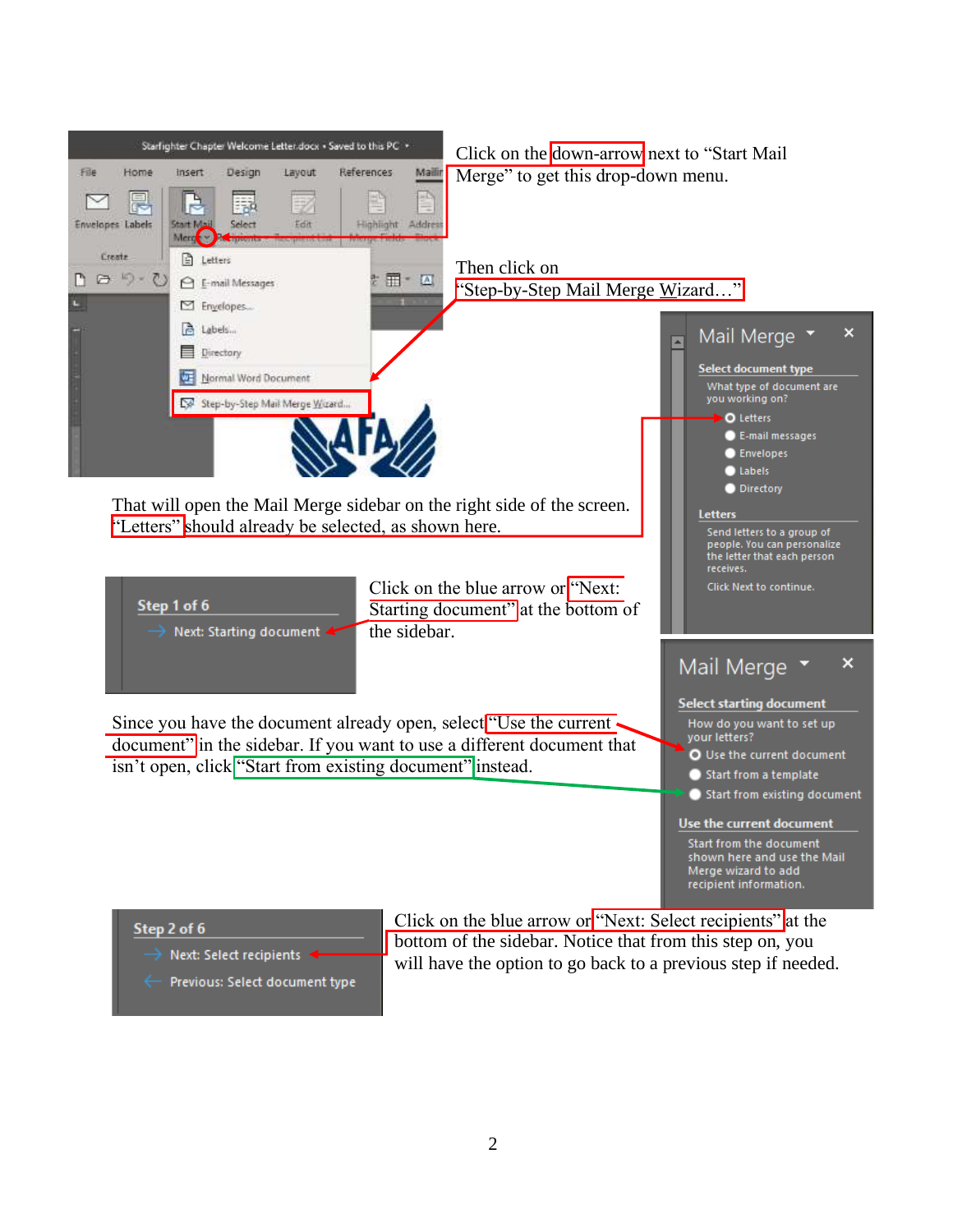

Presuming that you've downloaded or otherwise created the data source (usually an Excel spreadsheet) you're going to work from, the "Use an existing list" option is appropriate. But which one? Click on "Browse..." to find the file.

We'll use the Starfighter Chapter New Members.xlsx file.

| Merged Starfighter Chapter letters.docx                     | 6/25/2021 10:13 AM | Microsoft Word D  | 40 KB |
|-------------------------------------------------------------|--------------------|-------------------|-------|
| <b>DE Starfighter Chapter New Members.xlsx</b>              | 6/25/2021 9:22 AM  | Microsoft Excel W | 10 KB |
| Starfighter Chapter Welcome Letter mail- 6/23/2021 10:05 AM |                    | Microsoft Word D  | 38 KB |

Selecting the file will generate this pop-up window. If the workbook you selected has more than one sheet in it, you'll see all of the sheets listed here. Select the one you want.

That will generate another pop-up window like this.

| <b>Select Table</b>                                            |             |          | ?                                                    | $\times$             |               |
|----------------------------------------------------------------|-------------|----------|------------------------------------------------------|----------------------|---------------|
| Name<br><b>国</b> Sheet1S                                       | Description | Modified | Created<br>6/25/2021 9:22:27 AM 6/25/2021 9:22:27 AM | Type<br><b>TABLE</b> |               |
| $\langle$                                                      |             |          |                                                      |                      | $\rightarrow$ |
| $\sqrt{\phantom{a}}$ First row of data contains column headers |             |          | OK                                                   | Cancel               |               |

| Data Source       | $\overline{\mathbf{v}}$ | <b>Last Name</b><br>۰ı | First Name | $-$ Title<br>۰۱ | Address Line 1<br>المحا | Address Line 2 | $-$ City<br>$\bullet$ | State | - ZIP Code | $\overline{\phantom{a}}$ Country of |
|-------------------|-------------------------|------------------------|------------|-----------------|-------------------------|----------------|-----------------------|-------|------------|-------------------------------------|
| Starfighter Chapt | V                       | <b>Ramjet</b>          | Romme      | Mr.             | 1000 Thrust PL, Apt. 96 |                | Thunder Valley        | AZ.   | 87109      |                                     |
| Starfighter Chapt | P                       | Slipstream             | Sally      | Capt            | 1952 Kinchloe Ct.       |                | Starfighter AFB       | AZ    | 87104      |                                     |
| Starfighter Chapt | σ                       | Ramminia               | Fred       | Mr.             | 555 N. Airbase Rd.      |                | Desert Sky            | AZ    | 87105      |                                     |
|                   |                         |                        |            |                 |                         |                |                       |       |            |                                     |
|                   |                         |                        |            |                 |                         |                |                       |       |            |                                     |
| ×<br>Data Source  |                         | Refine recipient list  |            |                 |                         |                |                       |       |            |                                     |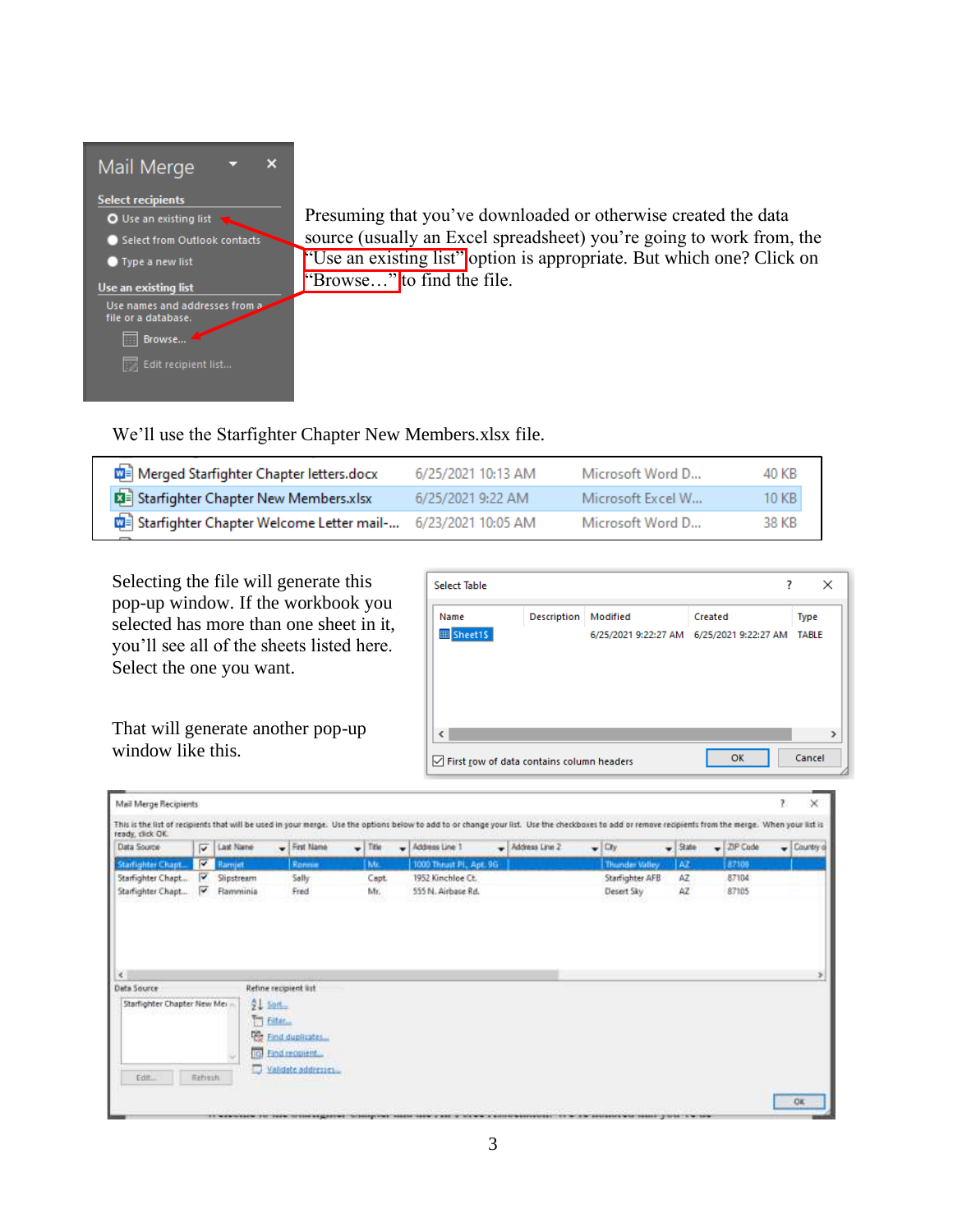If you see any names you do *not* want to send this letter to, you can clear the check-boxes next to their names. On the other hand, if you're working from the entire chapter roster, you might want to make a separate file or sheet that contains just the people you want to send the letter to first. That will save you a lot of work at this step.

Once you click OK at the bottom of the pop-up, the sidebar will change. If you discovered you've opened the wrong list, you can select a different one.

Or, if the list is the right one, you can edit it.

Clicking that option will bring back the pop-up window above.

Once you're satisfied with your list of recipients, you're ready to start building the mail merge into the letter. Click on the blue arrow or "Next: Write your letter" to go on to that step.

Now it's time to put those recipients into the letter. There are a couple ways to do this, although the sidebar seems to show only one for the address block.

## $\overline{\mathbf{x}}$ Mail Merge **Select recipients** O Use an existing list Select from Outlook contacts • Type a new list Use an existing list Currently, your recipients are<br>selected from: [Sheet1\$] in "Starfighter Chapter New Select a different list...  $\boxed{\mathbb{Z}}$  Edit recipient list...

### Step 3 of 6

- Next: Write your letter
- Previous: Starting document

#### Mail Merge ×

#### Write your letter

If you have not already done so, write your letter now.

To add recipient information to your letter, click a location in the document, and then click one of the items below.

Address block...

A Greeting line...

@& Electronic postage...

国 More items...

When you have finished writing your letter, click Next. Then you can preview and personalize each recipient's letter.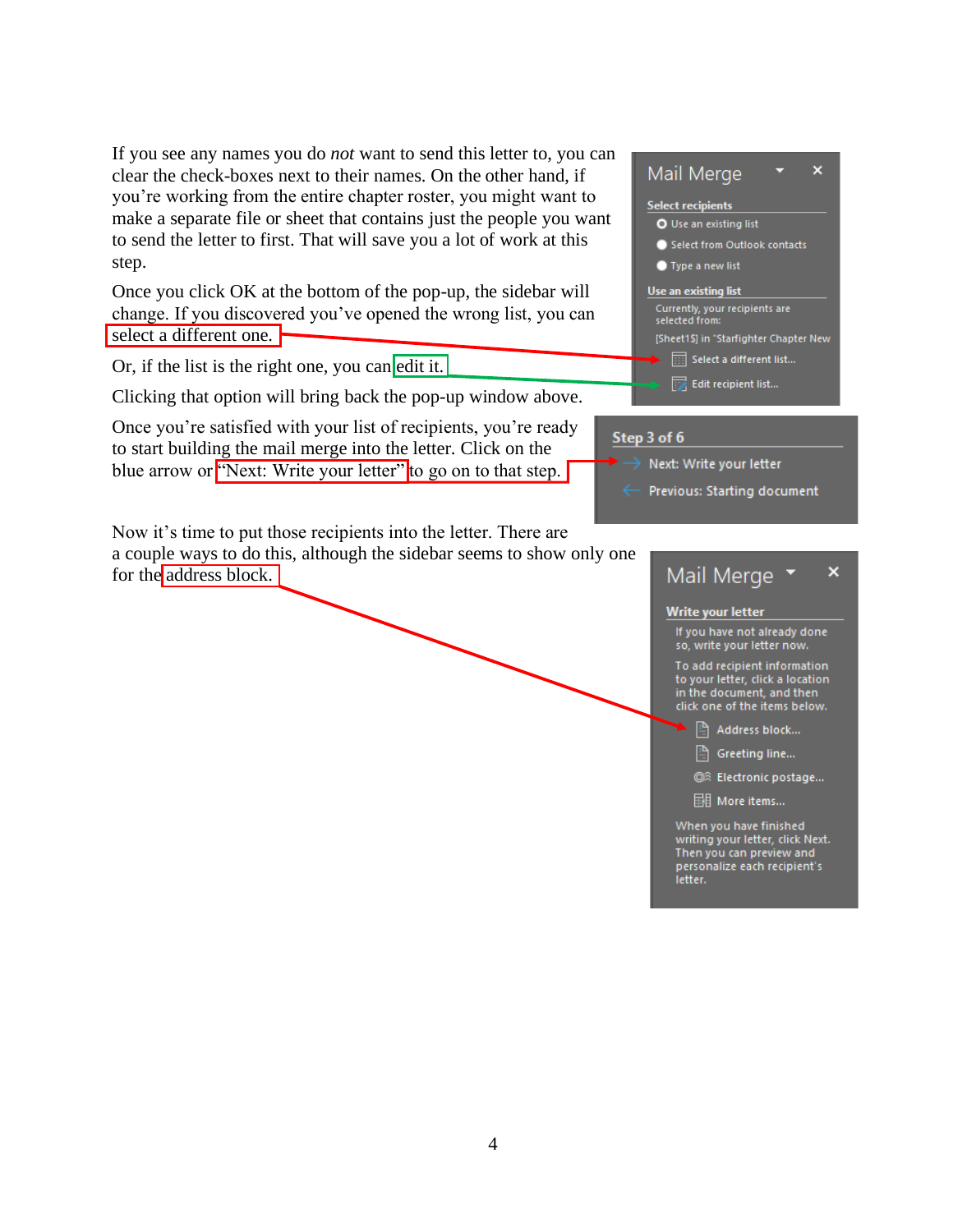The first thing to do is select all the address block text that's currently in the letter.

Mr. Ronnie Ramjet 10000 Thrust Place, Apt. 9G Thunder Valley, AZ 87109

Dear Ronnie:

Welcome to the Starfighter Chapter and the Air Force Association! We're honored that you've decided to become a part of these great organizations.

Now, when you click on "Address block…", this window will pop up.

| Insert Address Block                                                                                                                                                               | ×                                                                                                                           |                                                                                                                   |
|------------------------------------------------------------------------------------------------------------------------------------------------------------------------------------|-----------------------------------------------------------------------------------------------------------------------------|-------------------------------------------------------------------------------------------------------------------|
| Specify address elements                                                                                                                                                           | Preview                                                                                                                     | This is the default option.                                                                                       |
| Insert recipient's name in this format:<br><b>Joshua</b><br>Joshua Randall Jr.<br>Joshua Q. Randall Jr.<br>Mr. Josh Randall Jr.<br>Mr. Josh Q. Randall Jr.<br>Insert company name  | Here is a preview from your recipient list:<br>nie Ramjet<br>Ramjet<br>1000 Thrust PL, Apt. 9G<br>Thunder Valley, AZ 87109. | Notice, though, that the<br>software interpreted Ronnie's<br>last name as his company<br>name, and you don't want |
| Insert postal address:<br>O Never include the country/region in the address                                                                                                        |                                                                                                                             | that, so uncheck that box.                                                                                        |
| Always include the country/region in the address<br>(@) Only include the country/region if different than:                                                                         | Correct Problems<br>If items in your address block are missing or out of order, use                                         |                                                                                                                   |
| United States                                                                                                                                                                      | Match Fields to identify the correct address elements from<br>your mailing list.                                            |                                                                                                                   |
| Format address according to the gestination country/region                                                                                                                         | Match Fields<br>ÖK<br>Cancel                                                                                                |                                                                                                                   |
| Insert Address Block                                                                                                                                                               | $\times$<br>$\mathfrak{p}$                                                                                                  | That's much better.                                                                                               |
| Specify address elements                                                                                                                                                           | Preview                                                                                                                     |                                                                                                                   |
| Insert recipient's name in this format:                                                                                                                                            | Here is a preview from your recipient list:                                                                                 |                                                                                                                   |
| Joshua<br>Joshua Randall Jr.<br>Joshua G. Randali Jr.<br>Mr. Josh Randall Jr.<br>Mr. Josh Q. Randall Jr.<br>Mr. Joshua Randall J<br>linsert company name<br>Insert postal address: | $\overline{4}$<br>Mr. Ronnie Ramjet<br>1000 Thrust PL, Apt. 9G<br>Thunder Valley, AZ 87109                                  |                                                                                                                   |
| O Never include the country/region in the address.<br>Ahvays include the country/region in the address<br>Only include the country/region if different than:                       | Correct Problems<br>If items in your address block are missing or out of order, use                                         |                                                                                                                   |
| United States                                                                                                                                                                      | Match Fields to identify the correct address elements from                                                                  |                                                                                                                   |
| Tormat address according to the destination country/region                                                                                                                         | your mailing list.<br>Match Fields                                                                                          |                                                                                                                   |
|                                                                                                                                                                                    | OK<br>Cancel                                                                                                                |                                                                                                                   |

Now, when you click OK, the «AddressBlock» field gets inserted, but the original text hasn't been deleted, so you need to get rid of it. That's simple enough: just delete it.

«AddressBlock»

Dear Ronnie: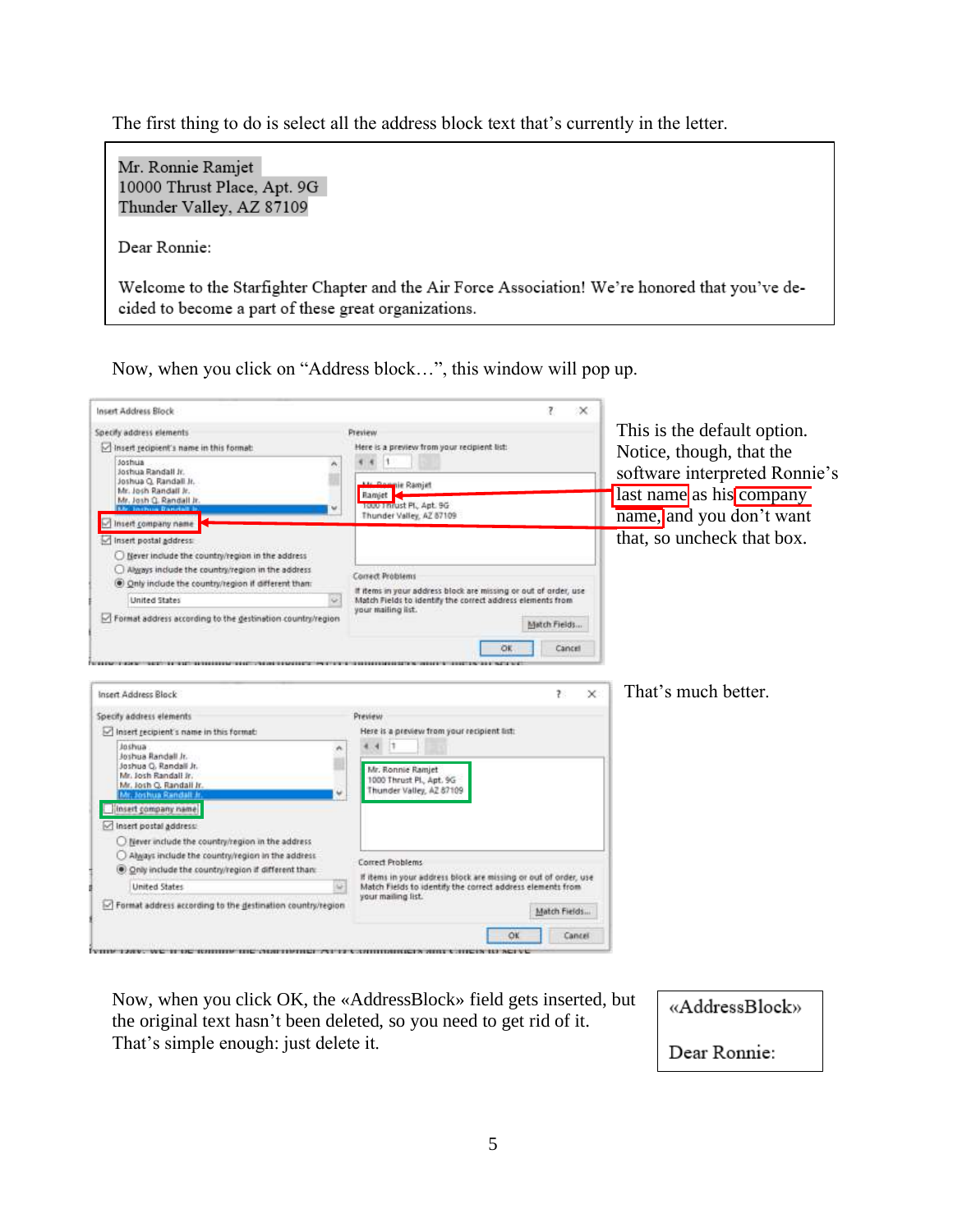Your other option is to place each field from the database individually. To do that, click on "More items..." in the sidebar.

That will generate this little pop-up.



| Mail Merge                                                                                                                        |
|-----------------------------------------------------------------------------------------------------------------------------------|
| <b>Write your letter</b>                                                                                                          |
| If you have not already done<br>so, write your letter now.                                                                        |
| To add recipient information<br>to your letter, click a location<br>in the document, and then<br>click one of the items below.    |
| Address block                                                                                                                     |
| $\left  \frac{n}{n} \right $ Greeting line                                                                                        |
| ◎≋ Electronic postage                                                                                                             |
| $\blacktriangleright$ $\boxplus$ More items                                                                                       |
| When you have finished<br>writing your letter, click Next.<br>Then you can preview and<br>personalize each recipient's<br>letter. |

Now, as you select each item you want from the list, clicking the "Insert" button after each one, Word will place them in the first line of the address block on the letter, like this.

«Title»«First Name»«Last Name»«Address Line 1»«City»«State»«ZIP Code»Mr. Ronnie Ramjet 10000 Thrust Place, Apt. 9G Thunder Valley, AZ 87109

Dear Ronnie:

OK, that's not quite what you'll want, so delete all of the old information, add spaces between the fields that will be on the same line, and put the other items on their lines. NOTE: When you click in-between the double arrowheads that mark each field, the whole field name will be highlighted, like this.

Don't worry, it's not really selected, and you're not going to accidentally delete that field when you press the space bar or Enter key. When you're done, the address block should look something like this.

«Title» «First Name» «Last Name» «Address Line 1» «City» «State» «ZIP Code»

Dear Ronnie:

«Title» «First Name» «Last Name» «Address Line 1» «City», «State» «ZIP Code»

Dear Ronnie: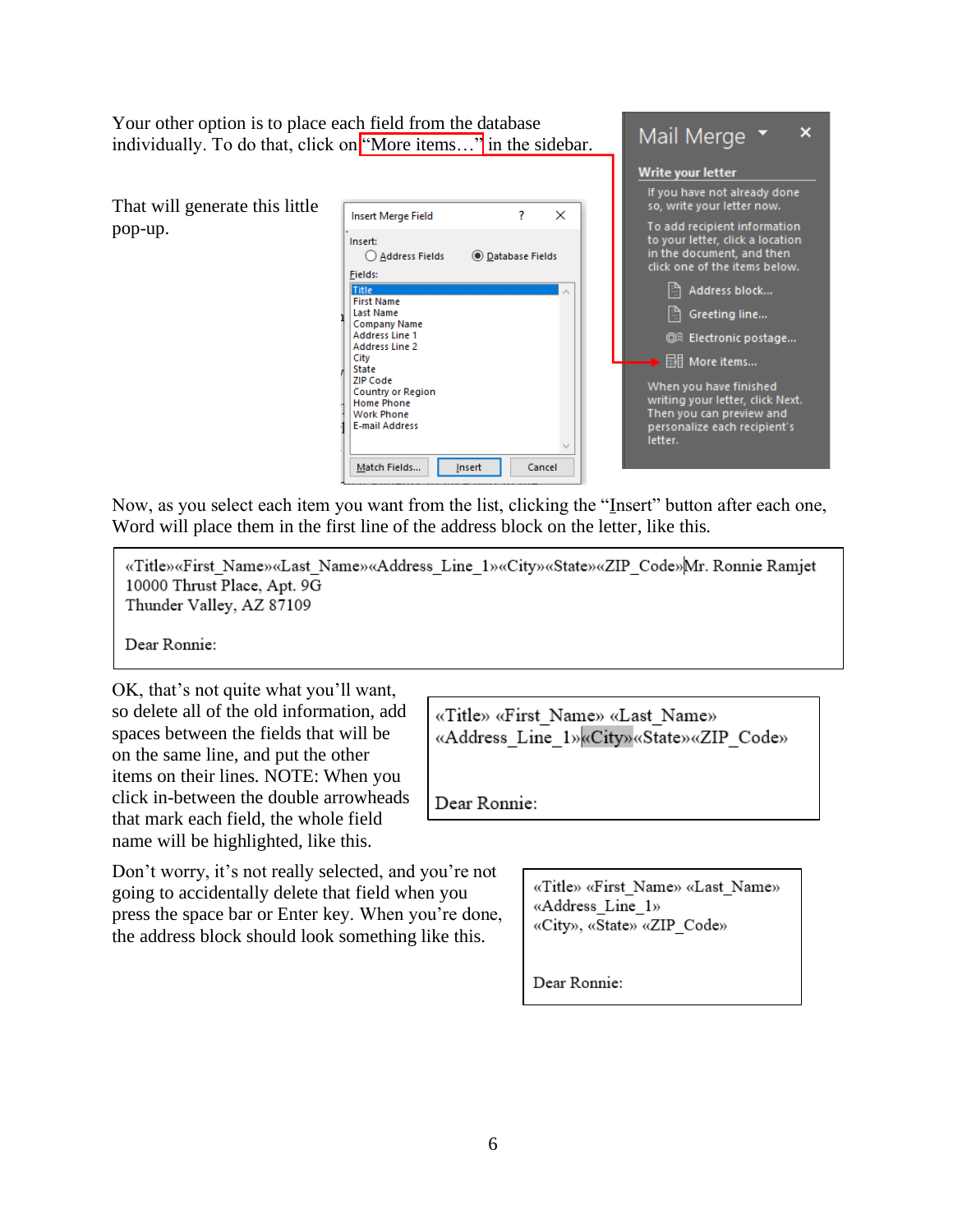

Now it's time to take care of the greeting line. When you click the "Greeting line..." item in the sidebar, you'll get this pop-up window.

| Insert Greeting Line                                                                                                                             |              | × |
|--------------------------------------------------------------------------------------------------------------------------------------------------|--------------|---|
| Greeting line format:                                                                                                                            |              |   |
| <b>Dear</b><br>Mr. Randall<br>$\checkmark$<br>$\checkmark$<br>k,                                                                                 | $\checkmark$ |   |
| Greeting line for invalid recipient names:                                                                                                       |              |   |
| Dear Sir or Madam,<br>$\checkmark$                                                                                                               |              |   |
| Preview                                                                                                                                          |              |   |
| Here is a preview from your recipient list:                                                                                                      |              |   |
|                                                                                                                                                  |              |   |
| Dear Mr. Ramjet,                                                                                                                                 |              |   |
| <b>Correct Problems</b>                                                                                                                          |              |   |
| If items in your greeting line are missing or out of order, use Match Fields<br>to identify the correct address elements from your mailing list. |              |   |
|                                                                                                                                                  | Match Fields |   |
| OK                                                                                                                                               | Cancel       |   |

There are lots of things you can change here: the salutation itself, how the recipient is named, and even what kind of punctuation follows the name. Since this will be a personalized letter, select the recipient's first name.

Just as before, the greeting line will be inserted in front of the Salutation currently on the letter, so

you'll have to delete that.



«GreetingLine» Dear Ronnie:

If there are any other changes you want or need to make, use the "More items..." option in the sidebar again. Once that's all done, click on "Next: Preview your letters" at the bottom of the sidebar to do just that.



Previous: Select recipients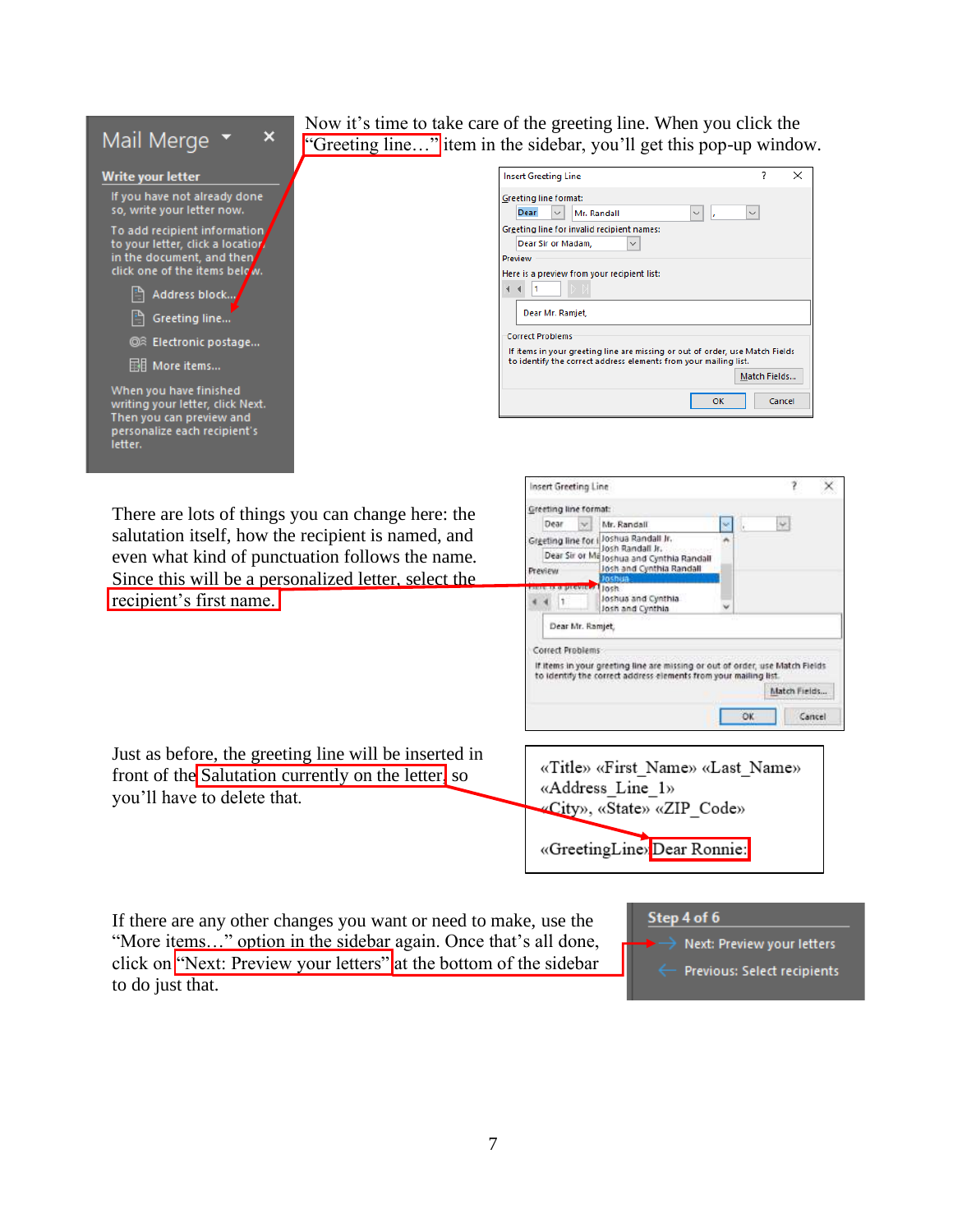

At first, it might not look like anything changed, but take a look at the sidebar. It turns out our friend Ronnie Ramjet is recipient #1. If you click on the double arrowheads in the box to the right

of the recipient number, you'll advance to the next one, in this case, Capt. Sally Slipstream.

Capt. Sally Slipstream 1952 Kinchloe Ct. Starfighter AFB, AZ 87104

Dear Sally,

The double arrowheads to the left of the recipient number move you back toward the beginning of the list. This is a great tool for double-checking to make sure all of the names and addresses are correct before you go on to the next step. Use the "Edit recipient list…" option to make any corrections you need.

You're almost done. Click on "Next: Complete the merge" to do just that.

The sidebar now gives you the option to print the letters or make any last changes you want. You can open a pop-up window by clicking either the "Print..." or "Edit individual letters..." options. The windows look the same, except for the title.

| Merge to Printer                                                            |     | ×      |
|-----------------------------------------------------------------------------|-----|--------|
| <b>Print records</b><br>$\odot$ All<br>○ Current record<br>$\bigcirc$ Erom: | To: |        |
| ок                                                                          |     | Cancel |



Step 5 of 6